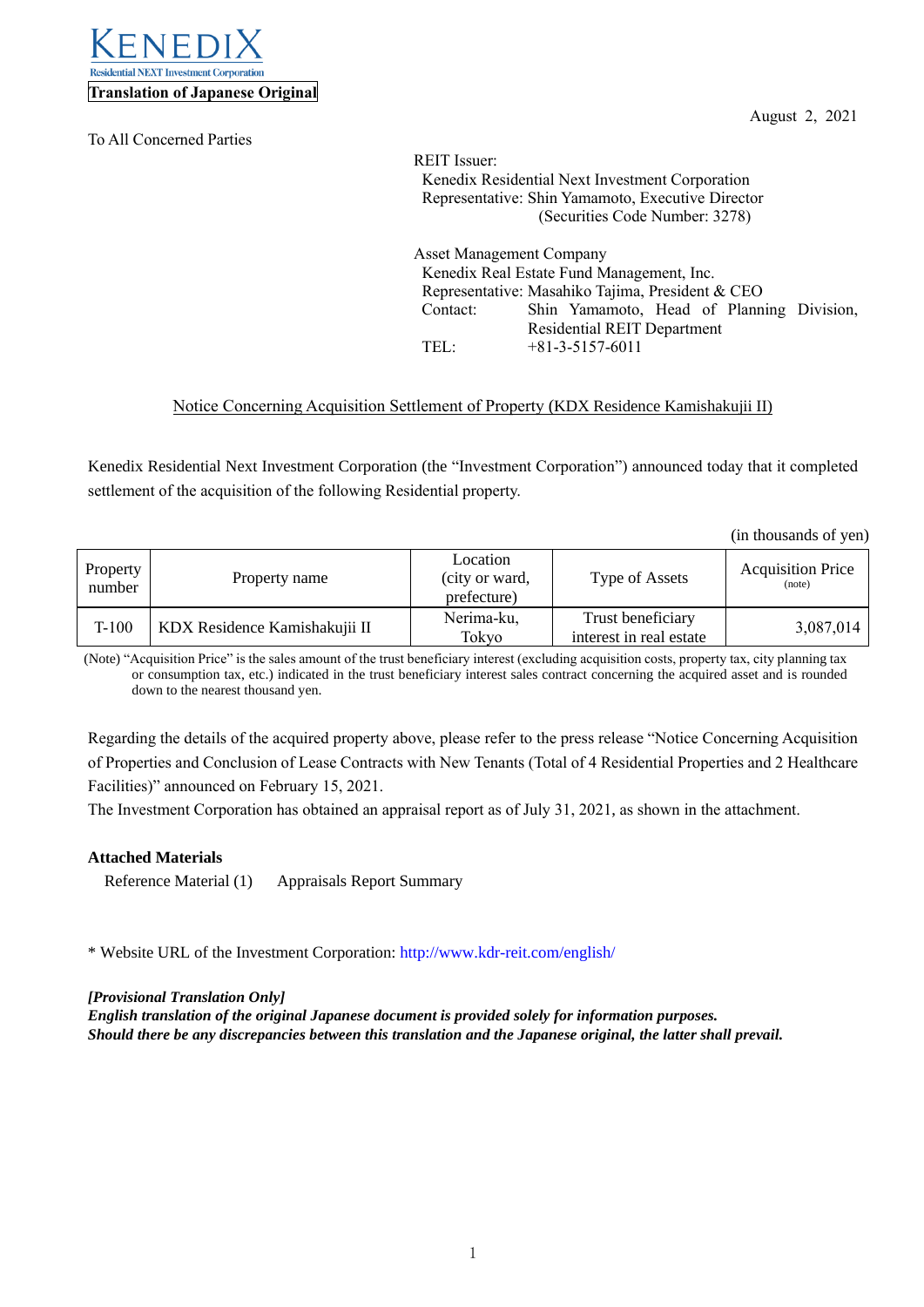

Reference Material (1) Appraisals Report Summary

| $\sim$ amishakujii $^{17}$<br>ıme<br>ence.<br>$\mathbf{v}$<br>.<br>$\cdots$ |
|-----------------------------------------------------------------------------|
|-----------------------------------------------------------------------------|

| Appraisal Value | $\text{\textsterling} 3,280,000,000$  |
|-----------------|---------------------------------------|
| Appraiser       | The Tanizawa Sōgō Appraisal Co., Ltd. |
| Appraisal Date  | July 31, 2021                         |

|                                                            |               | (Unit: Yen)                                                                                                                                                                                        |
|------------------------------------------------------------|---------------|----------------------------------------------------------------------------------------------------------------------------------------------------------------------------------------------------|
| Item                                                       | Content       | <b>Basis</b>                                                                                                                                                                                       |
| Income Approach Value                                      | 3,280,000,000 | Estimate by setting a standard value on the value calculated<br>using the Discounted Cash Flow method and verifying the value<br>calculated using the Direct Capitalization method.                |
| Value Calculated Using the<br>Direct Capitalization Method | 3,360,000,000 | Assessed by capitalizing the medium to long-term stable net<br>income with the capitalization rate.                                                                                                |
| (1) Gross Operating Revenue                                | 167,787,990   |                                                                                                                                                                                                    |
| Maximum Gross Operating<br>Revenue                         | 175,446,734   | Assessed based on a level of fair rent considered to remain<br>stable over the medium and long term.                                                                                               |
| Shortfall Attributed to<br>Vacancies                       | 7,658,744     | Assessed based on the level of occupancy ratio that can be<br>maintained stably over the medium and long term.                                                                                     |
| (2) Operating Expenses                                     | 31,479,596    |                                                                                                                                                                                                    |
| Maintenance Expenses                                       | 5,024,956     | Assessed using the actual figure, the level of expenses at<br>similar properties and other factors as a reference.                                                                                 |
| <b>Utility Expenses</b>                                    | 1,435,702     | Assessed using the actual figure, the level of expenses at<br>similar properties and other factors as a reference.                                                                                 |
| Repair Expenses                                            | 3,482,776     | Assessed with consideration of expenses at similar properties,<br>annual average repair, maintenance and renewal expenses in the<br>engineering report.                                            |
| Property Management Fees                                   | 3,204,741     | Assessed based on the draft of PM contract.                                                                                                                                                        |
| Tenant Recruit Expenses, etc.                              | 4,184,067     | Assessed by reflecting the draft of PM contract and the lease<br>terms of similar properties.                                                                                                      |
| <b>Taxes and Dues</b>                                      | 10,220,200    | Assessed based on the fiscal tax base amount for 2021.                                                                                                                                             |
| Damage Insurance Fees                                      | 235,818       | Assessed based on the insurance brochure.                                                                                                                                                          |
| Other Expenses                                             | 3,691,336     | Assessed based on the actual figure, the expense level at similar<br>properties and other factors as a reference.                                                                                  |
| (3) Net Operating Income<br>$(NOI=(1)-(2))$                | 136,308,394   |                                                                                                                                                                                                    |
| (4) Gain on guarantee deposit<br>investment                | 122,135       | Assessed by estimating an investment return of 1.0%.                                                                                                                                               |
| (5) Capital Expenditure                                    | 2,140,000     | Assessed taking into account the level of capital expenditures<br>at similar properties and the age of the property, assuming that<br>an equal amount is added to a reserve in each fiscal period. |
| (6) Net Cash Flow<br>$(NCF=(3)+(4)-(5))$                   | 134,290,529   |                                                                                                                                                                                                    |
| (7) Capitalization Rate                                    | $4.0\%$       | Assessed by taking into account the property's location, the<br>characteristics of the building and other characteristics.                                                                         |
| Value Calculated Using the Discounted<br>Cash Flow Method  | 3,250,000,000 |                                                                                                                                                                                                    |
| Discount Rate                                              | $4.1\%$       | Assessed by comprehensively taking into account the<br>Property's unique characteristics, while reflecting investment<br>returns of similar properties in transaction.                             |
|                                                            |               | Assessed by comprehensively taking into account upcoming<br>changes in investment returns, risks associated with the                                                                               |